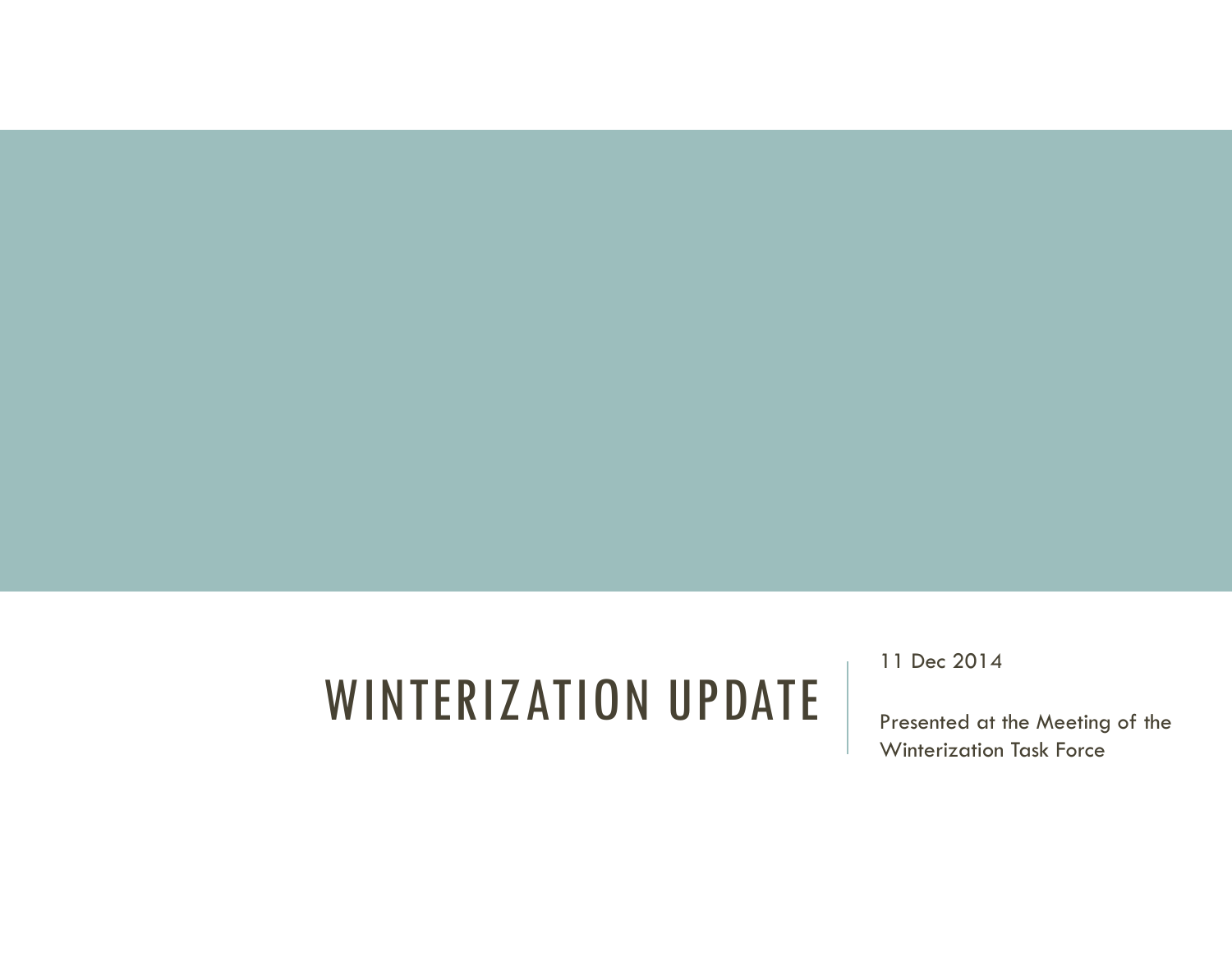

For corrections, suggestions and additional information, please contact Angeliki Panagoulla (panagoule unher.org) or Hawraa Harkous (harkous@unher.org)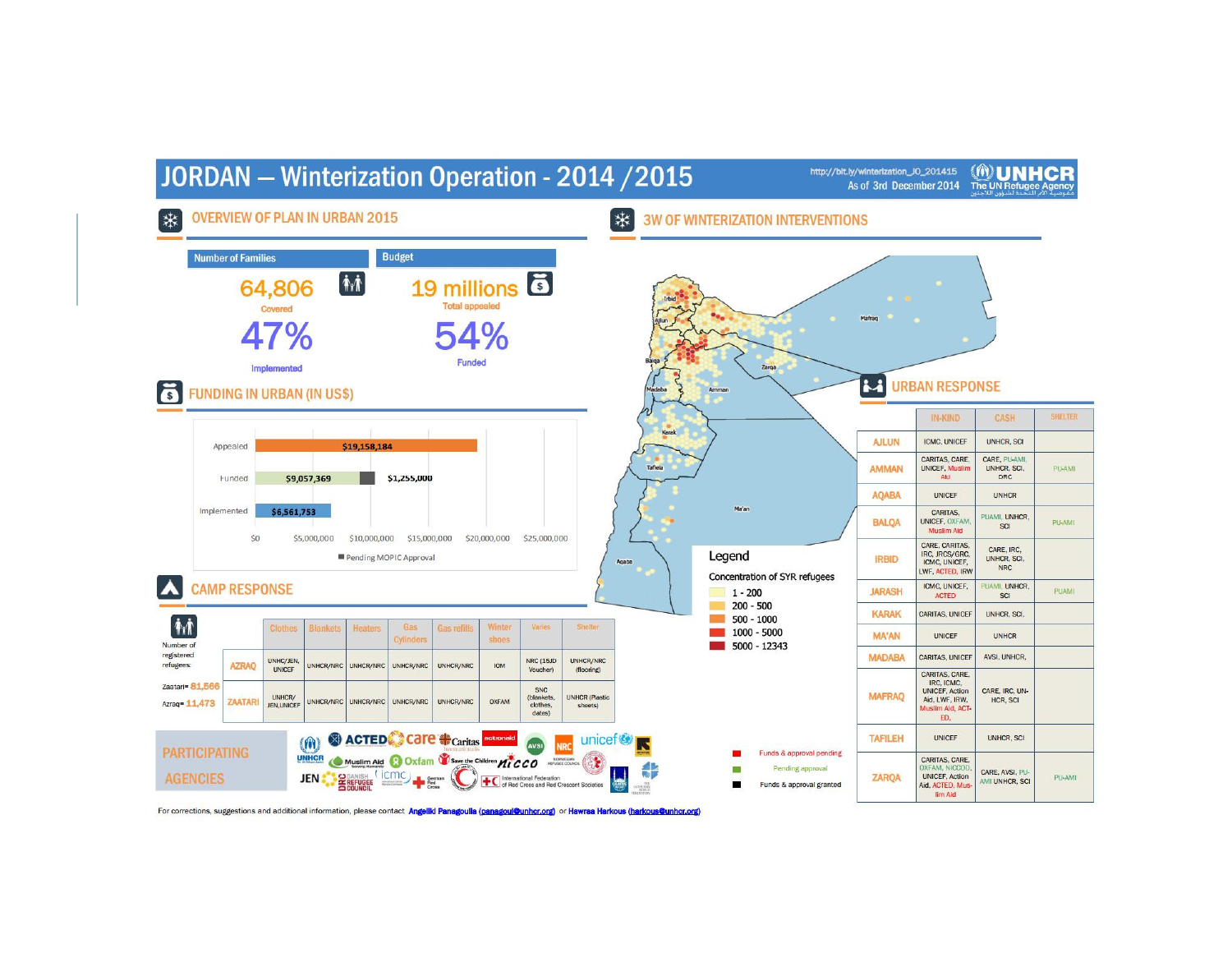## KEY FIGURES – WINTERIZATION MODULE

No of reporting partners  $= 10$ 

No of duplicate values  $= 1,606$ 

No of families now living in camps  $= 133$ 

No of family size zero  $= 46$ 

|                                      | # of Individuals |                |                |
|--------------------------------------|------------------|----------------|----------------|
| Location                             | Assisted         | <b>Booked</b>  | Total          |
| Ajloun                               | 2,242            | 242            | 2,484          |
| <b>Amman</b>                         | 27,260           | 341            | 27,601         |
| Aqabah                               | 193              |                | 193            |
| Azraq (RC)                           |                  | $\overline{2}$ | $\overline{2}$ |
| <b>Balqa</b>                         | 3,361            | 79             | 3,440          |
| <b>Emirates Jordanian Camp (EJC)</b> | 18               |                | 18             |
| <b>Irbid</b>                         | 29,074           | 7,708          | 36,782         |
| Jarash                               | 1,535            | 69             | 1,604          |
| <b>Karak</b>                         | 2,072            | $\overline{4}$ | 2,076          |
| King Abdullah Park (US)              | $\overline{7}$   |                | $\overline{7}$ |
| <b>Maan</b>                          | 1,216            | $\overline{4}$ | 1,220          |
| Madaba                               | 1,134            | 181            | 1,315          |
| <b>Mafraq</b>                        | 12,670           | 3,015          | 15,685         |
| <b>Tafilah</b>                       | 263              | 25             | 288            |
| Zaatari Camp (RC)                    | 428              | 234            | 662            |
| <b>Zarga</b>                         | 9,827            | 696            | 10,523         |
| <b>Unknown</b>                       | 16               |                | 16             |
| <b>Grand Total</b>                   | 91,316           | 12,600         | 103,916        |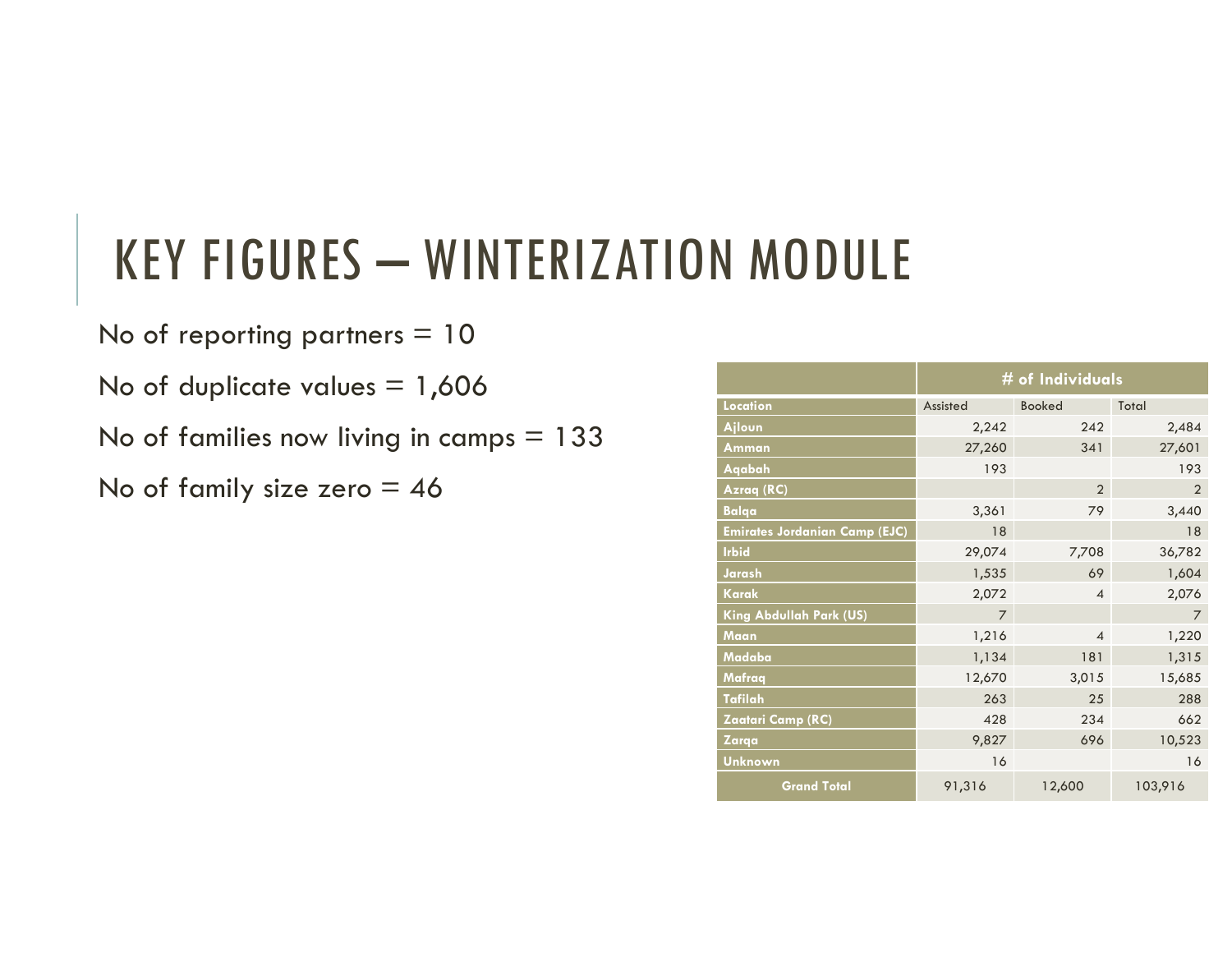